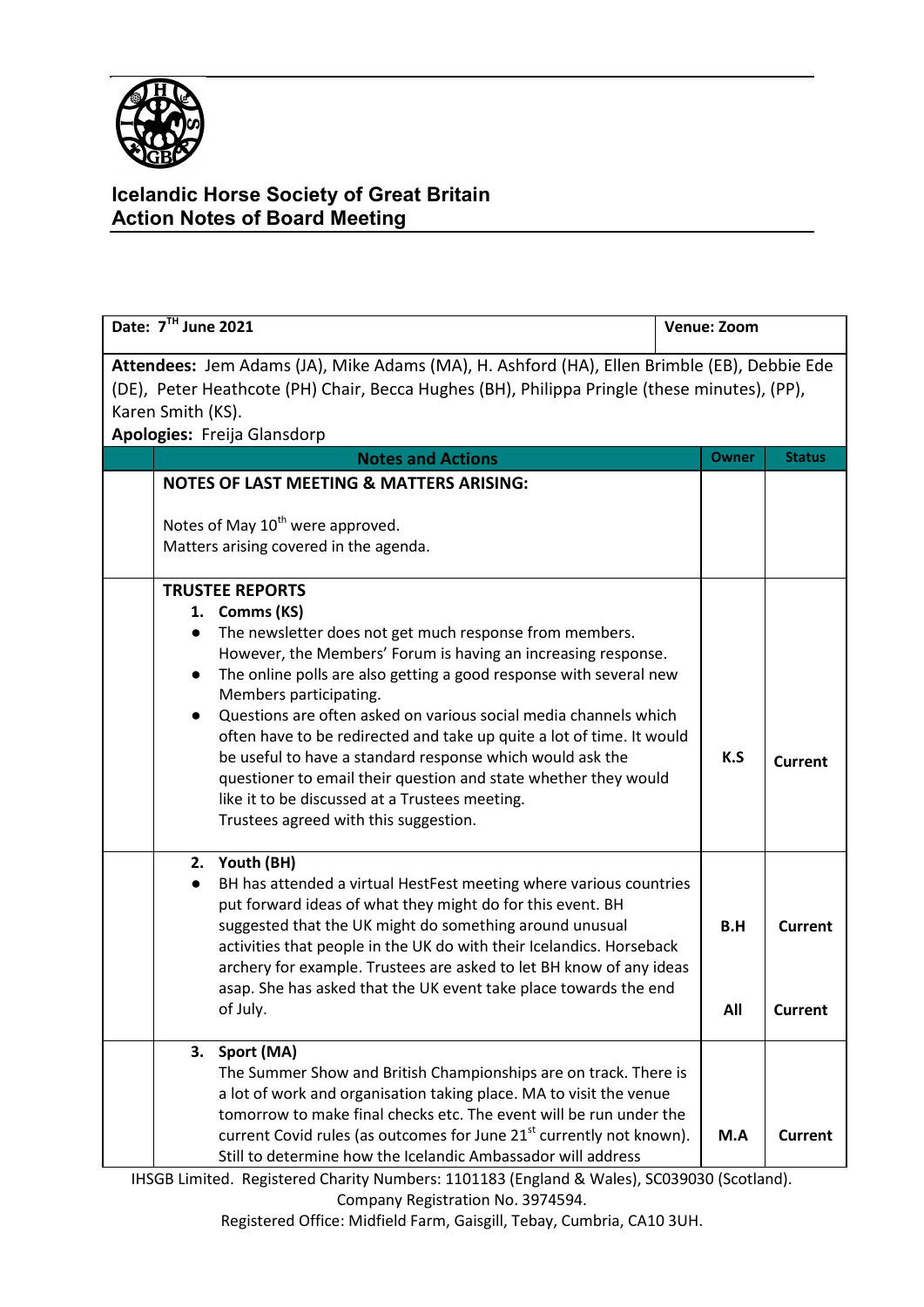

## **Icelandic Horse Society of Great Britain Action Notes of Board Meeting**

|                        | everyone 'safely'.<br>Only one judge from Iceland now able to attend so the UK regional<br>judges will be judging.<br>Results will be via social media as last year.<br>A pack with all info, maps and arrangements will be emailed to all<br>entries in due course.                                                                                                                                                                                                                                                                                                                                                                                                                             |                  |                |
|------------------------|--------------------------------------------------------------------------------------------------------------------------------------------------------------------------------------------------------------------------------------------------------------------------------------------------------------------------------------------------------------------------------------------------------------------------------------------------------------------------------------------------------------------------------------------------------------------------------------------------------------------------------------------------------------------------------------------------|------------------|----------------|
| $\bullet$<br>$\bullet$ | 4. Education (JA)<br>JA asked for Members responses on what subjects they would like<br>to have further education/knowledge on. No responses received via<br>Sleipnir but a good response via a poll on social media.<br>JA has now completed the FEIF education course.                                                                                                                                                                                                                                                                                                                                                                                                                         |                  |                |
| $\bullet$              | 5. Breeding (EB)<br>There is no opportunity to hold the Webinars before August and the<br>Breeding Team will meet in the next weeks to decide whether to go<br>ahead in September.<br>A discussion took place around the general workload for Trustees.<br>For some it is year round and increasing. This will be an agenda item<br>at the Face to Face in July.                                                                                                                                                                                                                                                                                                                                 | E.B.<br>All      | At F2F         |
| $\bullet$              | 6. Membership (HA)<br>No changes to membership this month except one late renewal.                                                                                                                                                                                                                                                                                                                                                                                                                                                                                                                                                                                                               |                  |                |
| 7.<br>$\bullet$        | <b>Secretarial (DE)</b><br>The signing mandate for the bank has been updated. This was<br>approved by the Trustees.<br>Only 4 pin badges left. Minimum order 250 but as they have been<br>well received and could also be sold it was agreed to make another<br>order.                                                                                                                                                                                                                                                                                                                                                                                                                           | <b>RH</b>        |                |
| $\bullet$              | 8. Chair (PH)<br>The Face to Face to be held July 3 <sup>rd</sup> at Connegar Farm courtesy of<br>Mike and Elizabeth Adams.<br>Newsletter editor. There have been some expressions of interest<br>from Members either to be a permanent editor or to be a guest<br>editor. Some meetings/discussions with these people will take place<br>this week. There needs to be a decision as to whether the Society<br>has a full-time editor or a series of guest editors or a combination of<br>a permanent editor who encourages guest editors on a regular<br>basis. If a guest editor is decided on DE has volunteered to help<br>with aspects of the preparation. Final decision to be made on 3rd | <b>PH</b><br>All | <b>Current</b> |

IHSGB Limited. Registered Charity Numbers: 1101183 (England & Wales), SC039030 (Scotland). Company Registration No. 3974594.

Registered Office: Midfield Farm, Gaisgill, Tebay, Cumbria, CA10 3UH.